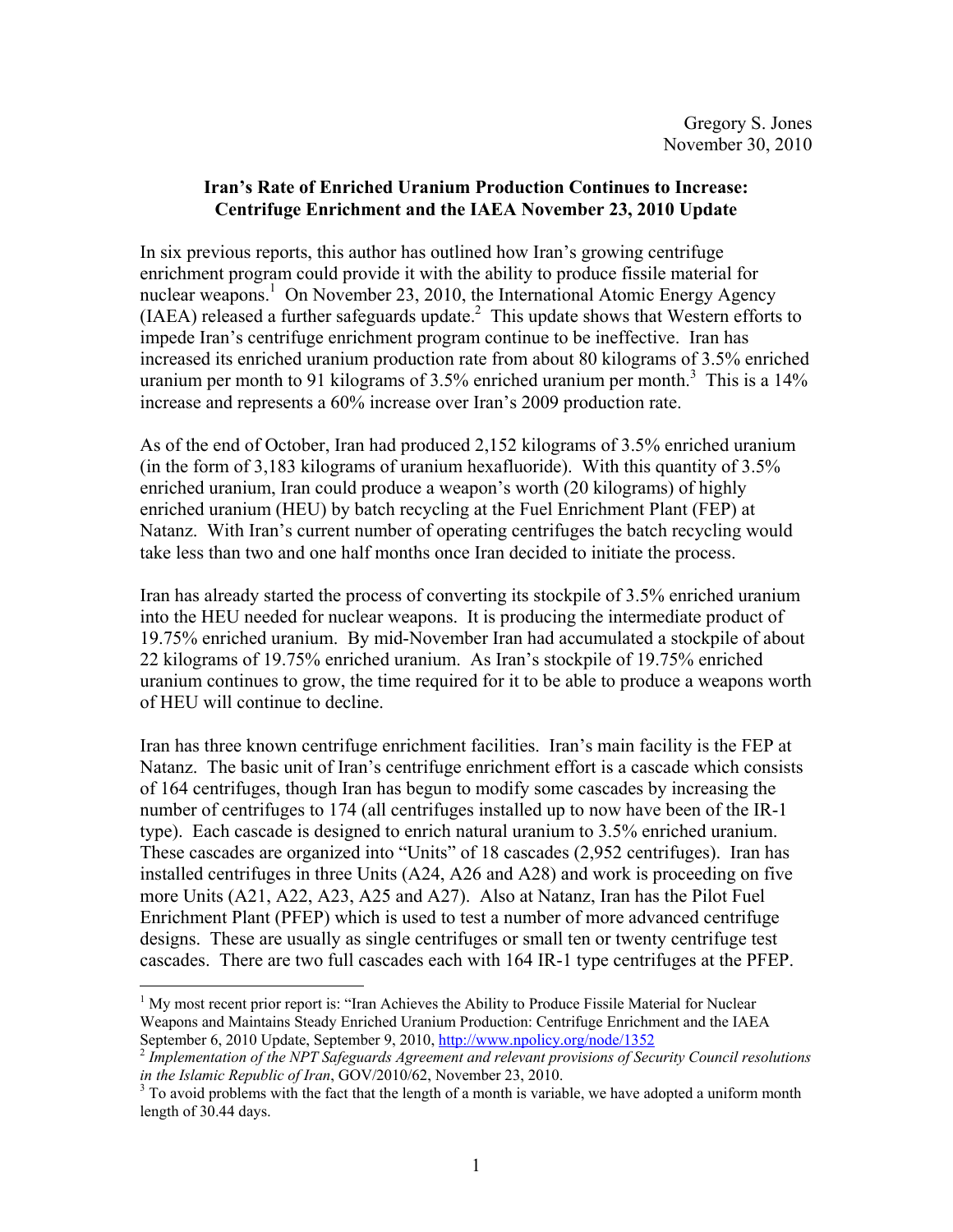Since February 2010, Iran has been processing 3.5% enriched uranium into 19.75% enriched uranium at the PFEP.

Finally Iran is constructing an enrichment facility near Qom. Known as the Fordow Fuel Enrichment Plant (FFEP), this plant's construction was started clandestinely in violation of its IAEA safeguards. Its existence was only revealed by Iran in September 2009 after Iran believed that the plant had been discovered by the West. No centrifuges have yet been installed at FFEP.

Iran began producing 3.5% enriched uranium at the FEP in 2007. According to the latest IAEA update as of October 31, 2010, Iran had produced a total of 2,152 kilograms of  $3.5\%$  enriched uranium (in the form of 3,183 kilograms of uranium hexafluoride).<sup>4</sup> This is an increase of 257 kilograms since August 6, 2010. The rate of production over this period was 91 kilograms per month which is a 14% increase over Iran's production rate for the first part of 2010 and a 60% increase over Iran's production rate in 2009.<sup>5</sup> As has been shown in my prior analysis and illustrated again in Table 1, Iran needs around 1,900 kilograms of 3.5% enriched uranium to be able to produce 20 kilograms of HEU by batch recycling at the FEP. Iran has now surpassed this goal and can produce the HEU whenever it wishes. Using Iran's currently operating centrifuges at the FEP, the batch recycling would take less than two and one half months.

## **Table 1**

# **Time, Product and Feed Requirements for the Production of 20 kg of HEU by Batch Recycling at the FEP (29 Operating Cascades, 4,816 Centrifuges, 0.89 SWU per Centrifuge-Year)**

| Cycle  | <b>Product Enrichment</b> | Feed Enrichment    | Time for Cycle |
|--------|---------------------------|--------------------|----------------|
|        | and Quantity              | and Quantity       | (Days)         |
| First  | 19.75%                    | 3.5%               |                |
|        | $158$ kg                  | $1,870 \text{ kg}$ |                |
| Second | 90.0%                     | 19.75%             |                |
|        | $20 \text{ kg}$           | 153 kg             |                |
| Total  |                           |                    | $73*$          |

\*Includes four days to account for equilibrium and cascade fill time. The total time has been reduced by nine days to account for the 22 kilograms of 19.75% enriched uranium that Iran has already produced.

 $\overline{a}$ 

<sup>&</sup>lt;sup>4</sup> Note that 280 kilograms of the 3.5% enrich uranium has already been further enriched at the PFEP.

 $5$  From May 1, 2010 to August 6, 2010 the average production rate was 80 kilograms per month, from January 29, 2010 to May 1, 2010, the average production rate was 81 kilograms per month, from November 23, 2009 to January 29, 2010 the average production rate was 78 kilograms per month whereas from January 31, 2009 to November 22, 2009 the production rate was only 57 kilograms per month.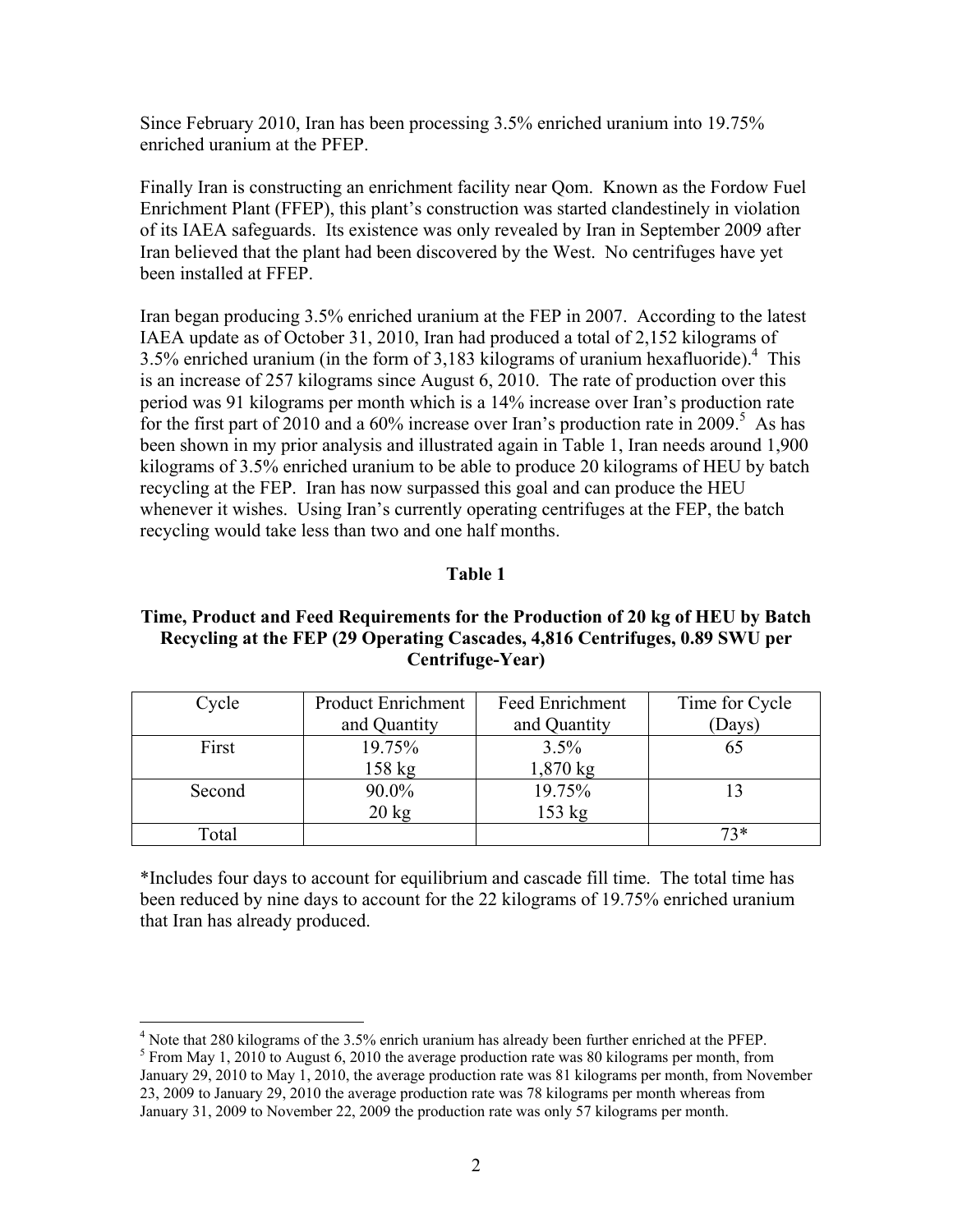Iran has installed all 18 cascades in A24, A26 and A28 for a total of 54 cascades. This should give a total of 8,916 centrifuges (48 x  $164 + 6$  x 174) but the current IAEA update says that there are only 8,426. However, throughout 2009 and 2010 Iran has been running many fewer cascades than it has installed. As of November 5, 2010 only 29 cascades (4,816 centrifuges) were actually producing enriched uranium. This is an increase of six cascades (1,044 centrifuges, a 28% increase) since the last IAEA update. While the 23 cascades that have been operating previously are all 164 centrifuge cascades, the 6 new cascades brought on line have been modified to have 174 centrifuges. The reason for this modification is not known. Adding more centrifuges to each cascade could allow Iran to achieve higher uranium enrichment, or use its uranium resources more efficiently by lowering the enrichment of the tails or it could allow the cascade to operate more efficiently by allowing a more properly tapered flow. At any rate, this modification does provide an explanation for why many cascades have not been operating and it means that more cascades could be coming on line soon as Iran completes their modifications. The 4,816 centrifuges producing 0.89 SWU per centrifuge-year currently gives the FEP a total enrichment output of about 4,300 SWU per year. If all 54 cascades (8,916 centrifuges) were to become operational then the time to produce a weapon's worth of HEU by batch recycling at the FEP would drop to just 42 days (see table 2).

#### **Table 2**

## **Time, Product and Feed Requirements for the Production of 20 kg of HEU by Batch Recycling at the FEP (54 Operating Cascades, 8,916 Centrifuges, 0.89 SWU per Centrifuge-Year)**

| Cycle  | <b>Product Enrichment</b> | Feed Enrichment | Time for Cycle |
|--------|---------------------------|-----------------|----------------|
|        | and Quantity              | and Quantity    | (Days)         |
| First  | 19.75%                    | 3.5%            | 36             |
|        | $162$ kg                  | $1,920$ kg      |                |
| Second | 90.0%                     | 19.75%          |                |
|        | $20 \text{ kg}$           | 153 kg          |                |
| Total  |                           |                 | 1つ*            |

\*Includes four days to account for equilibrium and cascade fill time. The total time has been reduced by five days to account for the 22 kilograms of 19.75% enriched uranium that Iran has already produced.

Nor is batch recycling of enriched uranium at the FEP the only pathway for Iran to produce the fissile material required for nuclear weapons. Iran could produce HEU at a clandestine enrichment plant. Since Iran continues to refuse to implement the Additional Protocol to its safeguards agreement, the IAEA would find it very difficult to locate a clandestine enrichment plant. The IAEA has admitted as much in its latest as well in prior safeguards updates. <sup>6</sup> While this has been a theoretical possibility since 2007, the

 $\overline{a}$ 

<sup>&</sup>lt;sup>6</sup> "While the Agency continues to verify the non-diversion of declared nuclear material in Iran, Iran has not provided the necessary cooperation to permit the Agency to confirm that all nuclear material in Iran is in